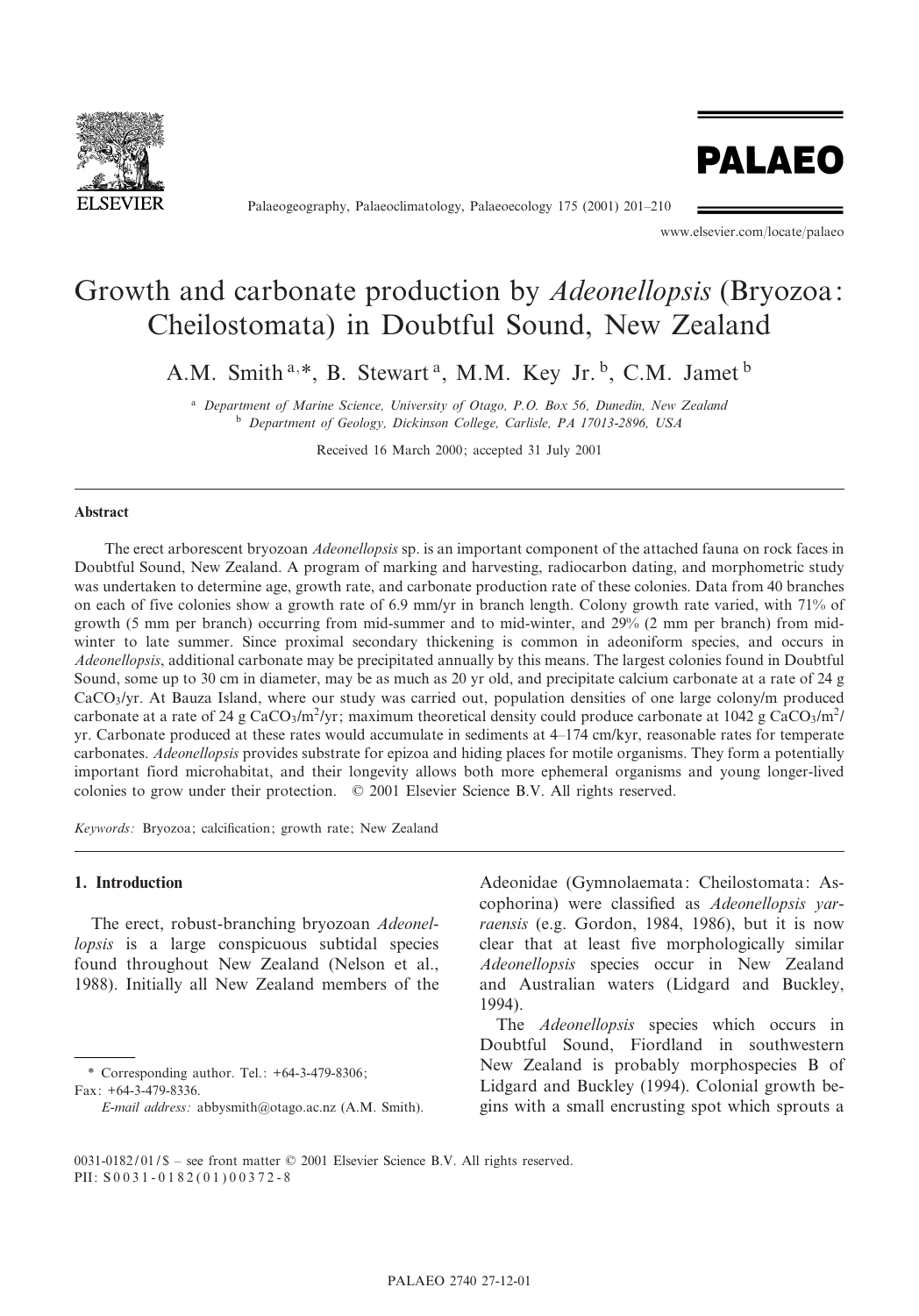

Fig. 1. Adeonellopsis sp. from Doubtful Sound, New Zealand: (A) living colony in situ on the wall of Bauza Island in 12 m water depth (scale = 5 cm); (B) bleached and dried colony (scale = 1 cm); (C) scanning electron micrograph showing zooid characteristics (scale  $= 1$  mm).

bilaminar sheet. Branches grow and fork, forming a fairly dense bush-like colony some 20^30 cm high (Fig. 1A). The branches are flattened, about 3^6 mm wide, and bluntly rounded at the tips (Fig. 1B). Individual zooids show the ornateness typical of ascophorine cheilostomes; they are diamond-shaped, about  $0.5 \times 0.25$  mm in size, with various pores, avicularia and concavities on the frontal wall (Fig. 1C).

Adeonellopsis species mainly precipitate aragonite with  $0-11$  (mean 3.1) wt% calcite (Smith et al., 1998). The calcite contains on average about 6 wt%  $MgCO<sub>3</sub>$ , which is relatively high for New Zealand bryozoans (Smith et al., 1998). Much of this carbonate deposition oc-

curs as (possibly secondary) calcification toward the colony bases (Cheetham, 1986). Extrazooidal thickening toward the colony bases results in the eventual occlusion of the entire zooidal frontal surfaces (Lidgard and Buckley, 1994; Lidgard, 1996). This increasing secondary calcification results in stronger colonies able to resist breakage; young adeoniform colonies have been shown to withstand current as rapid as 3 m/s (Cheetham et al., 1981; Cheetham, 1986).

In Doubtful Sound, the purplish^black colonies of Adeonellopsis can be found growing in reasonably exposed areas on the steeply sloping rock walls near the entrance of the fiord. These rock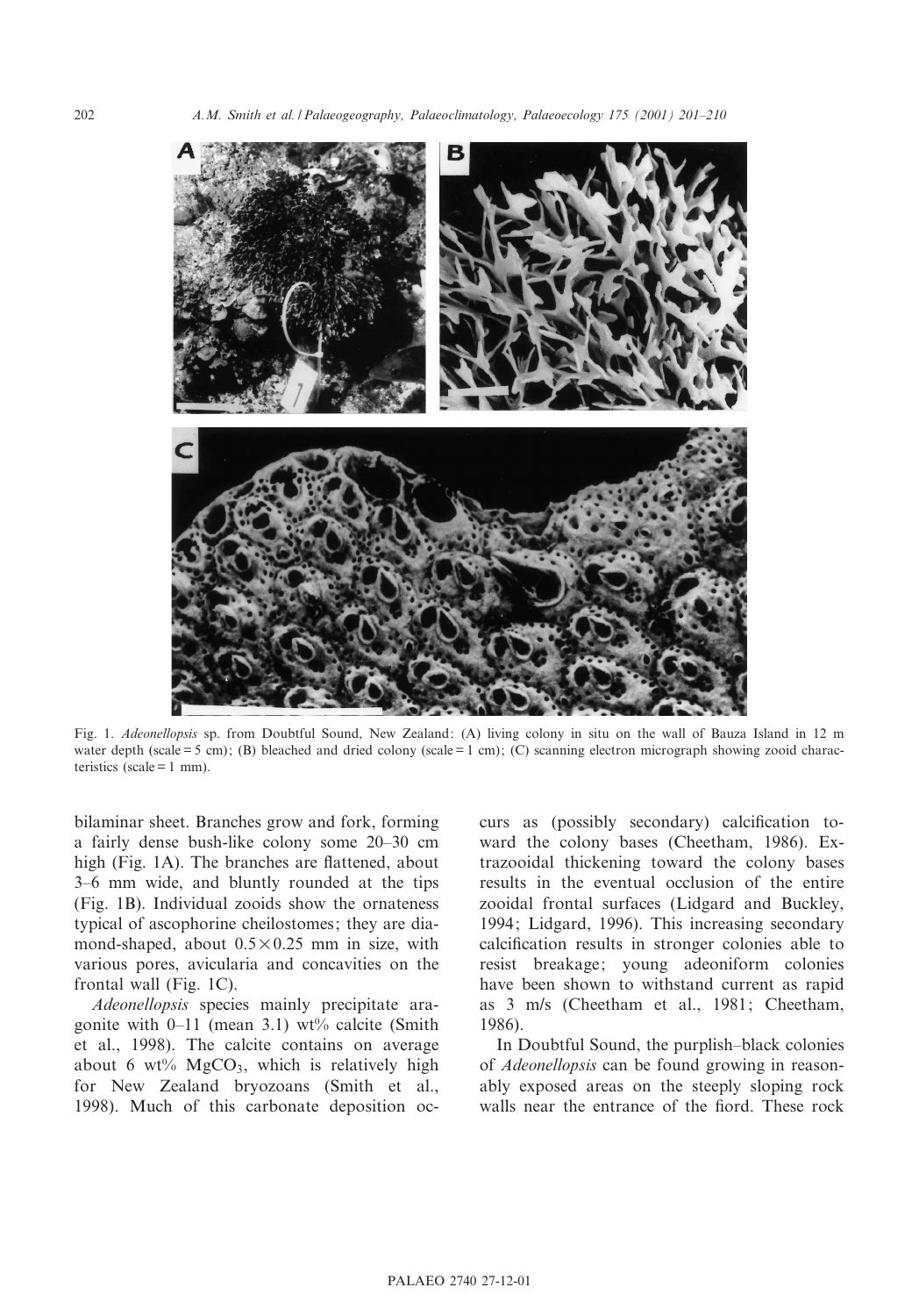walls are home for a diverse range of encrusting organisms; Adeonellopsis is one of the more prominent (see Fig. 1A). Its arborescent bilaminate growth form provides numerous interstices for attached epifauna.

Doubtful Sound is a temperate fiord on the west coast of South Island, New Zealand. It extends 33 km from Deep Cove to its mouth at the Tasman Sea and has a number of significant side branches (Fig. 2). As with other fiords in the region, Doubtful Sound is steep sided and deep, reaching a maximum depth of 434 m, but with a shallow sill of 40–60 m protecting the entrance. The region receives very high rainfall, as much as 8000 mm/yr, as a result of the prevailing moisture-laden westerly winds blowing off the Tasman Sea. The rainwater accumulates humic substances as it percolates through the catchment's forest and creates a darkly stained low salinity layer on the surface of the fiord. This layer, up to 10 m thick depending on rainfall, filters out much of the light striking the surface of the fiord. Coupled with low current and minimal wave action, the low light conditions mimic deepwater conditions and enable usually deepwater and cryptozoic species to live at SCUBA-accessible depths. Adeonellopsis is not common within Doubtful Sound, but in some localized areas, such as around Bauza Island (Fig. 2), colonies may be found at depths from 10 to 25 m at densities ranging from  $0.01$  to 1 colonies/m<sup>2</sup>.

As is the case with most bryozoans, age, growth, and carbonate production rates of Adeonellopsis are unknown. While non-colonial organisms often have an upper limit to their age, which may be determined fairly easily using population dynamic theory, colonies, which add more and more genetically identical individuals to a single structure, may theoretically live forever (Palumbi and Jackson, 1983). This `clonal building block' strategy means that individuals live and die but the colony itself can grow and thrive. Size of a colony is thus not a good indicator of age. A better estimate of age and growth rate is important in understanding fiord benthic ecology, development and succession; life history and evolution of the Bryozoa; and productivity both in the benthic food web and of skeletal carbonate, which



Fig. 2. Location map of Doubtful Sound in western South Island, New Zealand: New Zealand; Doubtful Sound, with study site near Bauza Island marked.

later may become sediment and eventually limestone.

The most direct ways to ascertain colony growth rates are by laboratory culture and in situ observation. Both are problematic. Bryozoans are generally difficult to culture, and large, longlived species have never been maintained in the laboratory for more than a few weeks. Large complex erect zoarial growth forms are difficult to assess using photogrammetry or in situ measurement, and breakage during handling is common. We have, therefore, taken three indirect but independent tactics for quantifying growth rate and carbonate productivity: marking and recapture, radiocarbon dating, and morphological analysis. Taken together, they enable us to characterize growth and carbonate production of Adeonellopsis in Doubtful Sound.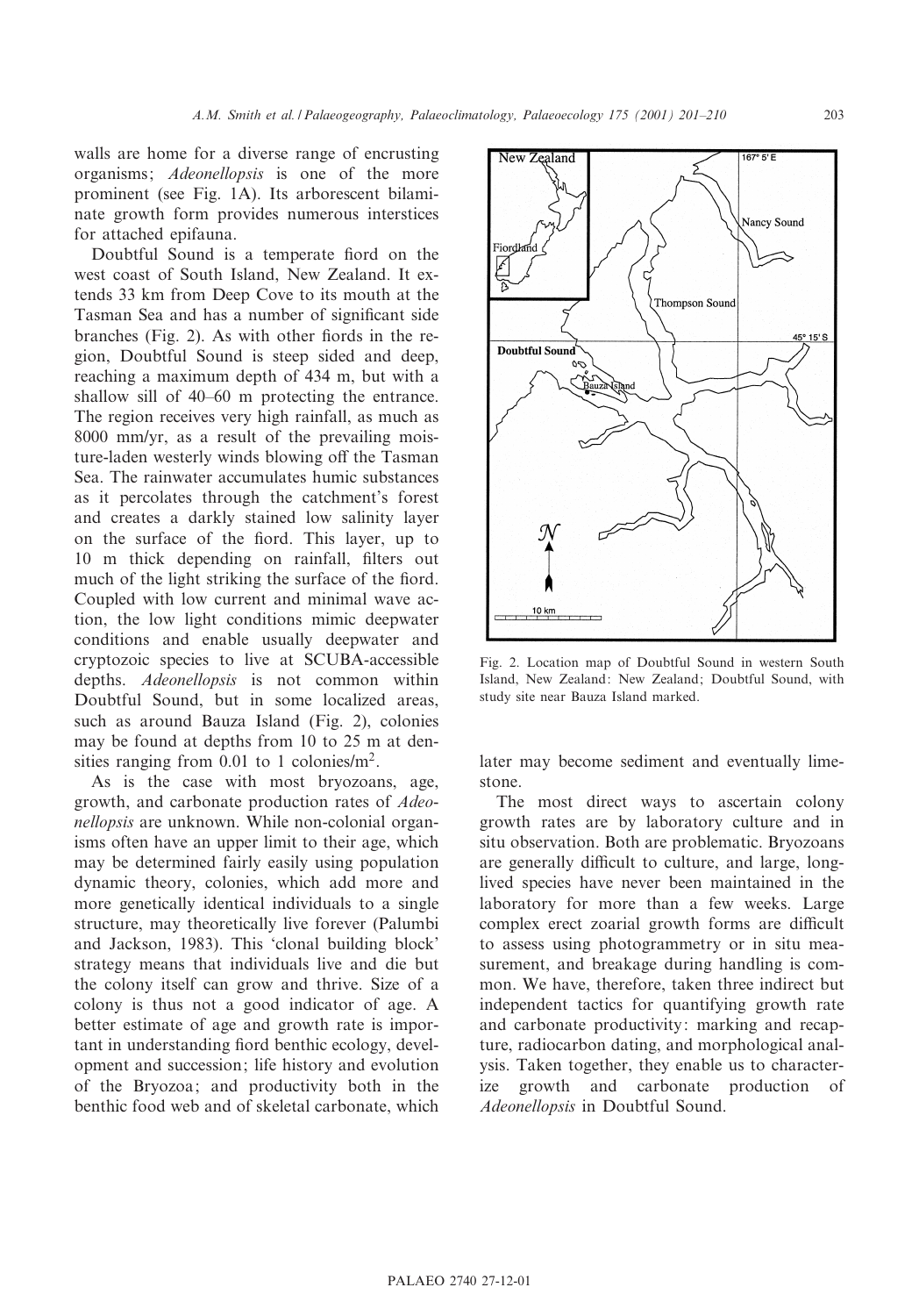

Fig. 3. Staining with calcein: (A) in the field, a plastic bag is anchored over a single colony of *Adeonellopsis* (scale = 4 cm); (B) fluorescent bands (arrowed) in zooid carbonate of an *Adeonellopsis* colony collected 24 h after staining (scale =  $0.5$  mm).

## 2. Methods

#### 2.1. Marking and recapturing

Tetracycline hydrochloride and calcein (2,4-bis-  $[N, N'-di-(\text{carbonethyl})$ -aminomethyl]fluorescein) have both been used successfully to 'tag' the calcified elements of a variety of live organisms, including fish (Tsukamoto, 1988; Wilson et al., 1987), brachiopods (Rowley and McKinnon, 1995) and echinoderms (Stump and Lucas, 1990; Dobson and Stancyk, 1994). Tetracycline and calcein incorporated at the site of calcification fluoresce when viewed under ultraviolet (UV) light (Suzuki and Mathews, 1966; Kobayashi and Taki, 1969; Seeto, 1992). Calcein was selected as the preferred marker for this study as it is reported less toxic than tetracycline (Wilson et al., 1987; Rowley and McKinnon, 1995) and proved very successful in ophiuroids (Stewart, 1995, 1996). To our knowledge this is the first time calcein has been used on bryozoans.

Using the method of Stewart (1995), excess calcein  $(< 2 g)$  was dissolved in 100 ml of sterile seawater to make a saturated solution and the pH was adjusted to 8.5 with NaOH. At Bauza Island, Doubtful Sound, five suitable *Adeonellop*sis colonies were located at depths from 12 to 15 m using SCUBA on 27 January 1998. Each colony was enclosed in a polythene bag of roughly 10 l capacity fastened around the base of the col-

ony using cable ties. The saturated solution was loaded into 25-ml plastic syringes and 10 ml was injected into each polythene bag. The bagged colonies were then left for 24 h before the bags were removed (Fig. 3A). The site was revisited 6 months later on 28 July 1998 and three of the five marked colonies were removed, killed in 70% alcohol, and stored. Seven months later, on 24 February 1999, the study site was revisited and the remaining two colonies were located and retrieved.

In the laboratory, specimens were placed in individual plastic containers and soaked in full strength household bleach solution (sodium hypochlorite) for 6 h to remove the soft tissues. The skeletal colony remains were washed in gently running tap water for 1 h to remove all traces of the sodium hypochlorite solution, then placed in a drying oven at  $60^{\circ}$ C until completely dry. The dried colonies were gently broken into smaller units and examined under UV light using an Olympus Vanox microscope equipped with a re flected light fluorescence attachment AH3-RFC (Fig. 3B). Distance from the last calcein-marked zooid to the tip of each branch was measured using an eyepiece micrometer  $(\pm 0.1 \text{ mm})$ .

### 2.2. Radiometric dating

A large colony (about 25 cm high) was collected from Bauza Island, Doubtful Sound on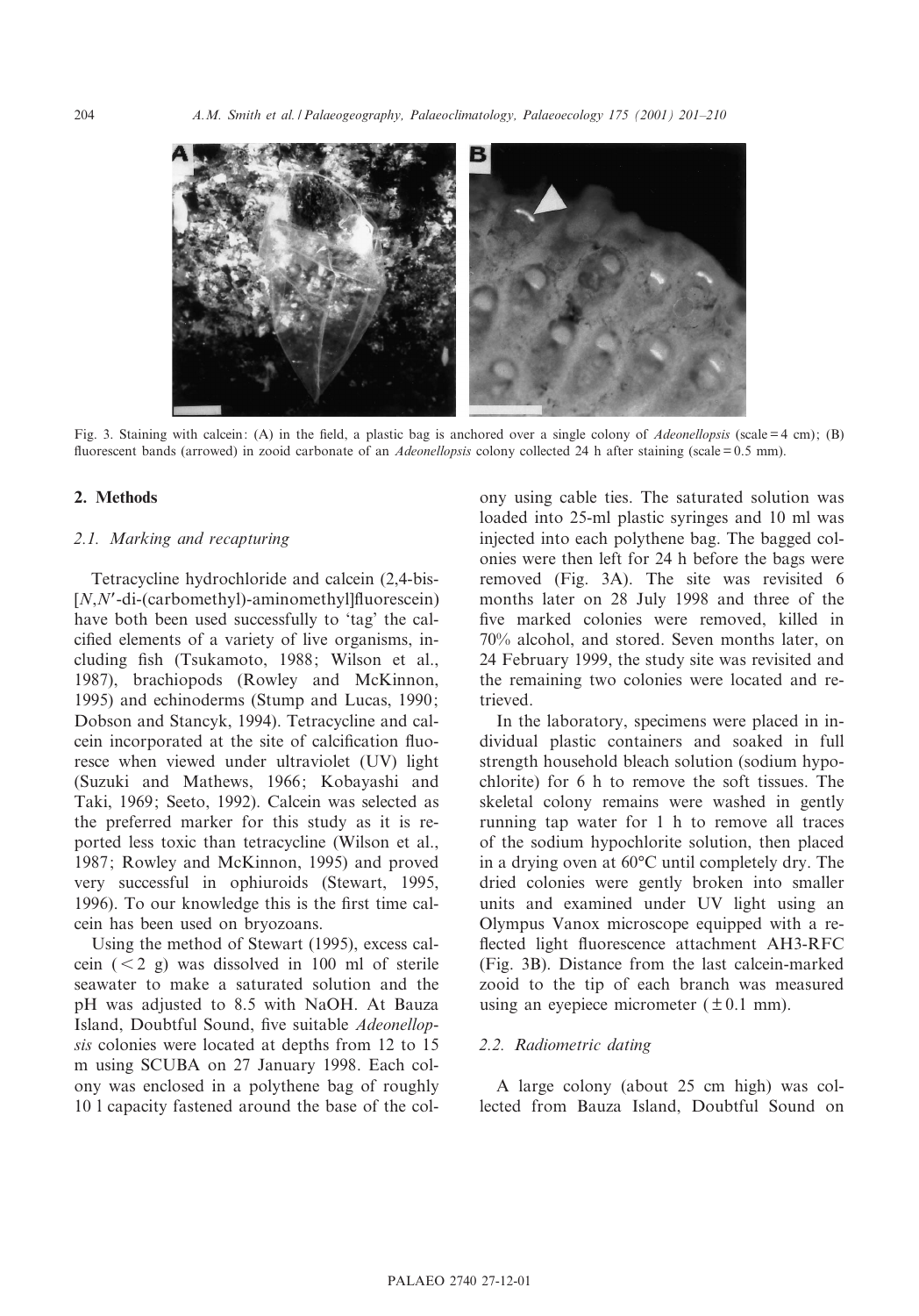28 January 1998, killed in ethanol, bleached, rinsed, dried and weighed. The oldest part of the colony, near the base, was sectioned off and picked clean of epizoa and detritus under a binocular microscope. The sample was weighed, washed in an ultrasonic bath, acid-washed using 2 M dilute HCl for 100 s, rinsed and dried. Radiocarbon age was determined at the University of Waikato Radiocarbon Dating Laboratory.

# 2.3. Morphometric study

During bleaching for the calcein marking experiment it was noted that a number of the branches of each colony exhibited well-defined regrowth after apparent breakage. It was assumed that the breakages occurred while the colonies were being initially bagged and marked with calcein and that regrowth had taken place in the ensuing 6 months. The length, breadth and number of zooids per unit length were noted for each regrowth. Small fragments of branches, both regenerating and not, were dried in an oven at  $60^{\circ}$ C and weighed, and mass of carbonate deposited per zooid was calculated. It was difficult to remove regenerating branches intact and some carbonate was always lost. The number of branches per unit of colony surface area was calculated by photographing colonies, laying a 1-cm<sup>2</sup> grid over the print and counting growing tips in each grid square.

Three branches from each of three colonies of Adeonellopsis were used to quantify carbonate volume. Each branch was cut transversely at three distances from the growing tip for a total of 27 thin sections. The thin sections ranged from 4.15 to 110.55 mm from the growing tip (mean = 49.91 mm). With a PC-based digital image analysis system, the skeletal area for each thin section was measured. First, the branch's total transverse area was measured; then the pore space area was measured. The total skeletal area was calculated by subtracting the pore space area from the total transverse area. The percent skeletal area was calculated as total skeletal area divided by total transverse area. The morphometric measurement error was 3.01% based on repeatability experiments.

### 3. Results

# 3.1. Marking and harvesting

Calcein marking was only partially successful. One hundred branches from each colony were examined. The number showing fluorescent calcein marks ranged from 40% to 51% with some showing only faint marks. Forty branches showing clear marks were measured from each colony (Table 1). The mean increase in length of branches during the first 6 months of the experiment (midsummer to mid-winter) was  $5.2$  mm  $(n=120)$ . S.D. = 1.2) (Table 1). The mean increase in branch length for the entire 13 months was 7.2 mm  $(n = 80, S.D. = 1.8)$  indicating mid-winter-to-latesummer growth was slower with just 2.0 mm being added in the 7 months from July 1998 to February 1999. Assuming the same average amount of growth in colonies 4 and 5 (Table 1) as measured in colonies  $1-3$ , a *t*-test revealed that the growth in summer and autumn (mean of 5.2 mm) was significantly  $(P < 0.001)$  greater than the 6-month winter and spring growth (mean = 1.8 mm).

# 3.2. Radiometric dating

The 15-g basal section of a large Adeonellopsis colony (Waikato number Wk-6443) gave a radiometric age of `modern', signifying that it was deposited after 1950. The maximum age of the colony at the time of collection was therefore 48 yr. Total colony height was 25 cm, so the colony increased in height a minimum of 5.2 mm/yr. The colony weighed 180 g (dry but not entirely clear of internal encrusters) indicating a minimum carbonate production rate of 3.75 g/yr.

#### 3.3. Morphometric study

Mean increase in length of regenerates from break to growing tip was 4.5 mm  $(n=15,$  $S.D. = 1.4$ ). However, some regenerating portions of colonies had begun to develop side branches in the 6-month period from initial breakage. If these branches were included, overall increase in length rose to 7.2 mm ( $n = 15$ , S.D. = 3.7) for 6 months. The number of zooids per regenerated branch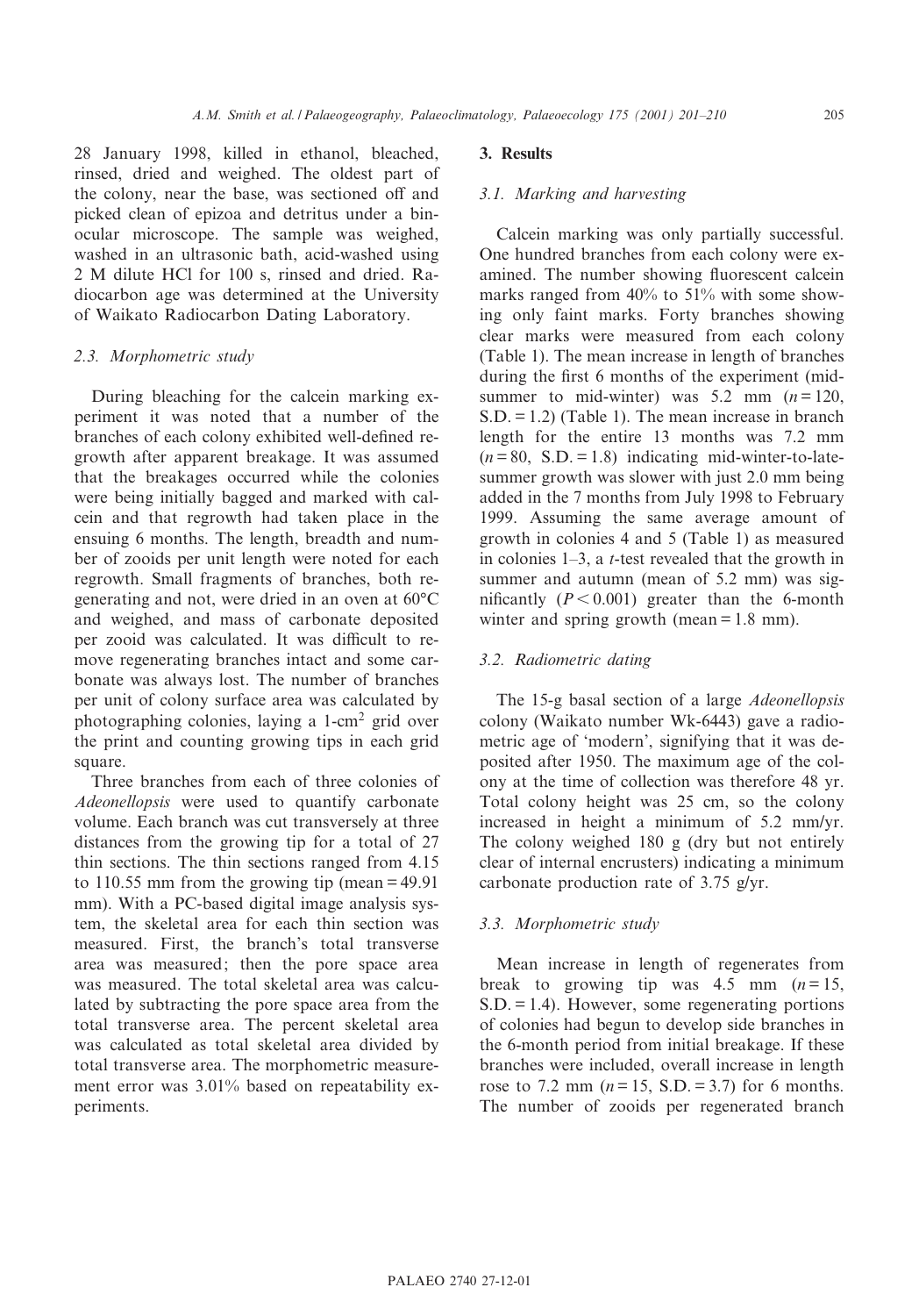| Table 1                                               |  |  |  |  |
|-------------------------------------------------------|--|--|--|--|
| Length of colony branch from last calcein mark to tip |  |  |  |  |

| Sample         | 6 months colony 1 | 6 months colony 2 | 6 months colony 3 | 13 months colony 4 | 13 months colony 5 |
|----------------|-------------------|-------------------|-------------------|--------------------|--------------------|
|                | (mm)              | (mm)              | (mm)              | (mm)               | (mm)               |
| $\mathbf{1}$   | $6.6\,$           | 5.5               | $5.0\,$           | $6.2\,$            | 5.6                |
| $\overline{c}$ | 4.9               | 7.1               | 7.2               | 9.2                | 9.3                |
| 3              | 4.1               | 2.5               | 6.7               | $8.8\,$            | 9.3                |
| 4              | 5.1               | 3.9               | 5.3               | 5.5                | 6.6                |
| 5              | 4.5               | 4.6               | 4.4               | 5.8                | 8.9                |
| 6              | 7.8               | 7.5               | 4.0               | 4.1                | 4.4                |
| 7              | 5.4               | 5.6               | 5.1               | 6.6                | 8.5                |
| 8              | 5.2               | 3.7               | 3.9               | 6.9                | 9.6                |
| 9              | 3.9               | 3.6               | 4.5               | $6.1\,$            | 6.4                |
| 10             | 6.1               | 7.6               | 4.0               | 5.9                | 5.3                |
| 11             | 3.3               | 7.0               | 4.2               | 5.5                | 5.6                |
| 12             | $7.0\,$           | 7.6               | 4.6               | 8.1                | 7.2                |
| 13             | $7.6\,$           | $6.0\,$           | $3.0\,$           | 6.5                | $10.1\,$           |
| 14             | 5.0               | 5.9               | 5.3               | $5.0\,$            | 9.5                |
| 15             | 4.9               | 4.1               | 4.5               | 7.4                | $10.0\,$           |
| 16             | $4.0\,$           | 4.4               | 5.8               | 8.1                | 7.7                |
| 17             | 5.3               | 5.2               | 4.8               | 5.7                | 8.1                |
| 18             | $5.0\,$           | 3.1               | 5.7               | 6.3                | 8.6                |
| 19             | 5.4               | 3.8               | 5.6               | $7.8\,$            | 9.4                |
| 20             | 5.0               | 3.3               | 5.5               | 9.2                | 4.9                |
| 21             | 4.5               | 4.2               | $6.2\,$           | 9.4                | 7.7                |
| 22             | 4.9               | 4.6               | 4.2               | 10.5               | $10.1\,$           |
| 23             | 3.3               | 2.9               | 4.1               | 6.3                | 5.8                |
| 24             | 4.4               | 6.5               | 4.5               | 6.7                | 3.4                |
| 25             | 4.9               | 4.4               | 5.9               | $8.0\,$            | 6.5                |
| 26             | 5.8               | 6.1               | 6.2               | 8.3                | 8.3                |
| 27             | 6.2               | 3.7               | 5.5               | $7.8\,$            | 10.2               |
| 28             | $4.8\,$           | 6.9               | 5.9               | $5.0\,$            | 9.4                |
| 29             | 5.2               | 6.3               | 5.8               | 5.5                | 7.3                |
| 30             | 5.6               | 5.6               | 4.6               | 7.3                | 7.1                |
| 31             | 6.4               | 6.3               | 5.9               | $10.1\,$           | $6.2\,$            |
| 32             | 4.2               | 4.5               | 5.9               | 6.2                | 4.4                |
| 33             | $3.8\,$           | 4.7               | 3.2               | 5.5                | 7.7                |
| 34             | 5.4               | 3.9               | 4.4               | 4.2                | 8.4                |
| 35             | 6.0               | 6.2               | 4.4               | 3.3                | 8.7                |
| 36             | 6.6               | 6.0               | 7.5               | 6.4                | 9.1                |
| 37             | 5.5               | 5.8               | 5.4               | 3.7                | $10.0\,$           |
| 38             | 5.7               | 6.4               | 4.3               | $5.0\,$            | 10.0               |
| 39             | 6.1               | 5.9               | 3.6               | 6.5                | 7.4                |
| 40             | 4.9               | 4.6               | 6.7               | 7.7                | 7.7                |
| Mean           | 5.2               | 5.2               | 5.1               | 6.7                | 7.7                |
| S.D.           | 1.0               | 1.4               | 0.9               | 1.7                | 1.8                |

Colonies 1, 2, and 3 were in the water 6 months over summer and autumn from January to July 1998. Colonies 4 and 5 were in the water for 13 months, from January 1998 to February 1999.

averaged 107 ( $n = 15$ , S.D. = 51) and the mean mass of carbonate added to each regenerated tip was 0.012 g ( $n = 15$ , S.D. = 0.008).

For non-regenerating fragments the relationship between number of zooids and mass of carbonate showed a very good correlation  $(n = 17)$ ,  $R^2 = 0.985$ ). The mass of carbonate can therefore be predicted in this species using the formula:

 $g CaCO<sub>3</sub> = (no. of zooids-56.49)/6795.6$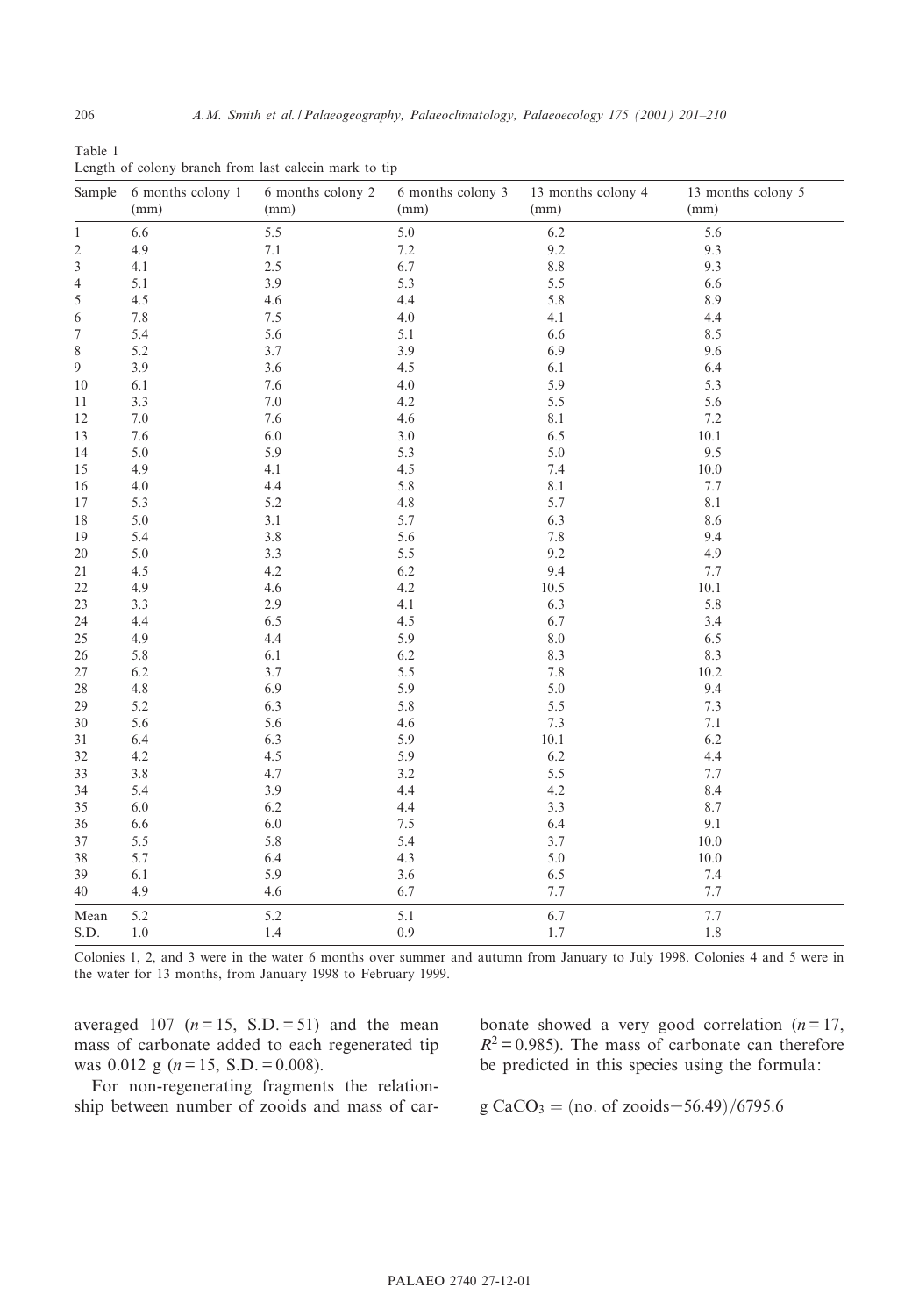Measurements of mass of carbonate for Adeonellopsis branches which had been unaffected by calcein or breakage revealed a mean mass of 0.134 mg CaCO<sub>3</sub> per zooid ( $n = 14$ , S.D. = 0.032), compared with a mean mass of 0.108 mg per zooid  $(n = 15, S.D. = 0.007)$  for regenerating branches. This difference may be due to carbonate lost during removal of regenerated branches.

The number of branches per unit of colony surface ranged from one to seven branches/cm<sup>2</sup>  $(n = 30, \text{ mean} = 3.5, \text{ S.D.} = 1.5)$ . The percent of the total colony volume that was skeletal ranged from 62.7% to 94.0%  $(n=27, \text{mean} = 80.8\%$ ,  $S.D. = 8.3$ ). This value increased significantly with increasing distance from the growing tip  $(n=27, R^2=0.418)$  due to the secondary calcification that occurs toward the colony base in this genus (Cheetham, 1986). The cross-sectional skeletal area per branch ranged from 0.60 to 13.70 mm<sup>2</sup>  $(n = 27$ , mean = 4.76 mm<sup>2</sup>, S.D. = 3.04). Thus a hemispherical colony of 15 cm diameter, with 3.5 branches per  $\text{cm}^2$  of colony surface area and growing at 6.9 mm/yr, would produce 40  $\text{cm}^3$ CaCO<sub>3</sub>/yr.

# 4. Discussion

# 4.1. Growth rate and colony age

Calcein marking indicates that annual growth averages about 6.9 mm/yr per branch with most of this growth (71%) occurring in summer and autumn. Similarly, morphometric study shows regeneration of 4.5^7.2 mm/yr. Radiocarbon dating supports this with a minimum rate of 5.2 mm/yr per branch. These data suggest a colony may increase in diameter by up to 14 mm/yr. Colonies of 15<sup>-20</sup> cm diameter are regularly encountered in parts of Doubtful Sound. Our data indicate that these colonies may be 10-15 yr old. Rarely, very large colonies with diameters in excess of 30 cm are encountered. Such colonies may be more than 20 yr old. Both of these estimates assume a linear growth rate through colony astogeny. If the rate of growth slows with age, the colonies may be older.

Other studies of growth in large erect bryozoan

species are few. A single colony of Flustra foliacea from South Wales was found to increase in height 12 mm/yr, approximately 37 500 zooids/yr, or 6 g CaCO3/yr (Stebbing, 1971). Maximum colony age was 12 yr. One colony of Pentapora foliacea from the Irish Sea grew at an annual average rate of  $2$  cm/yr (Pätzold et al., 1987); the colony was about 3 yr old. A study of Cellaria incula from the Weddell Sea (Brey et al., 1999) showed a slower branch growth rate of 8 mm/yr, but colonies lived up to 14 yr. Bader (2000) showed that Cellaria sinuosa of the western English Channel grew about 40 mm/yr and her largest colonies were 1.5 yr old. Adeonellopsis is one of the longest-lived living erect bryozoans studied so far. In the fossil record, however, analysis of annual growth bands in Pennipora anomalopora from the Upper Cretaceous has found growth of 3 mm/yr, giving a maximum longevity of over 35 yr (Taylor and Voigt, 1999).

# 4.2. Carbonate production

At a density of  $3.5$  branches/cm<sup>2</sup> of colony surface area, a colony with a diameter of 15 cm, assuming a roughly hemispherical shape for the colony, is theoretically capable of adding about 23.7 g  $CaCO<sub>3</sub>/yr$ . In the most densely settled area of Doubtful Sound this equates to 23.7 g  $CaCO<sub>3</sub>/m<sup>2</sup>/yr$ . The mass of carbonate added per zooid is very similar between regenerating and non-regenerating branches, differences being possibly attributable to loss of carbonate during removal of regenerated portions from the rest of the colony. A mean annual increase of  $23.7 \text{ g } CaCO<sub>3</sub>$ for a medium sized colony would equate to an addition of  $150\,000-200\,000$  zooids per annum. Given a diameter of 15 cm, in theory up to 44 large colonies of *Adeonellopsis* could fit into  $1 \text{ m}^2$ . We can postulate an upper limit to carbonate production by Adeonellopsis, then, of 1042 g  $CaCO<sub>3</sub>/m<sup>2</sup>/yr$ . In reality, of course, it is much lower.

Smith and Nelson (1994) found a rate of carbonate production for rapidly colonizing bryozoans in Hauraki Gulf, northern New Zealand to be similar to that for Adeonellopsis. They measured calcification rates of  $25-740$  mg CaCO<sub>3</sub>/yr and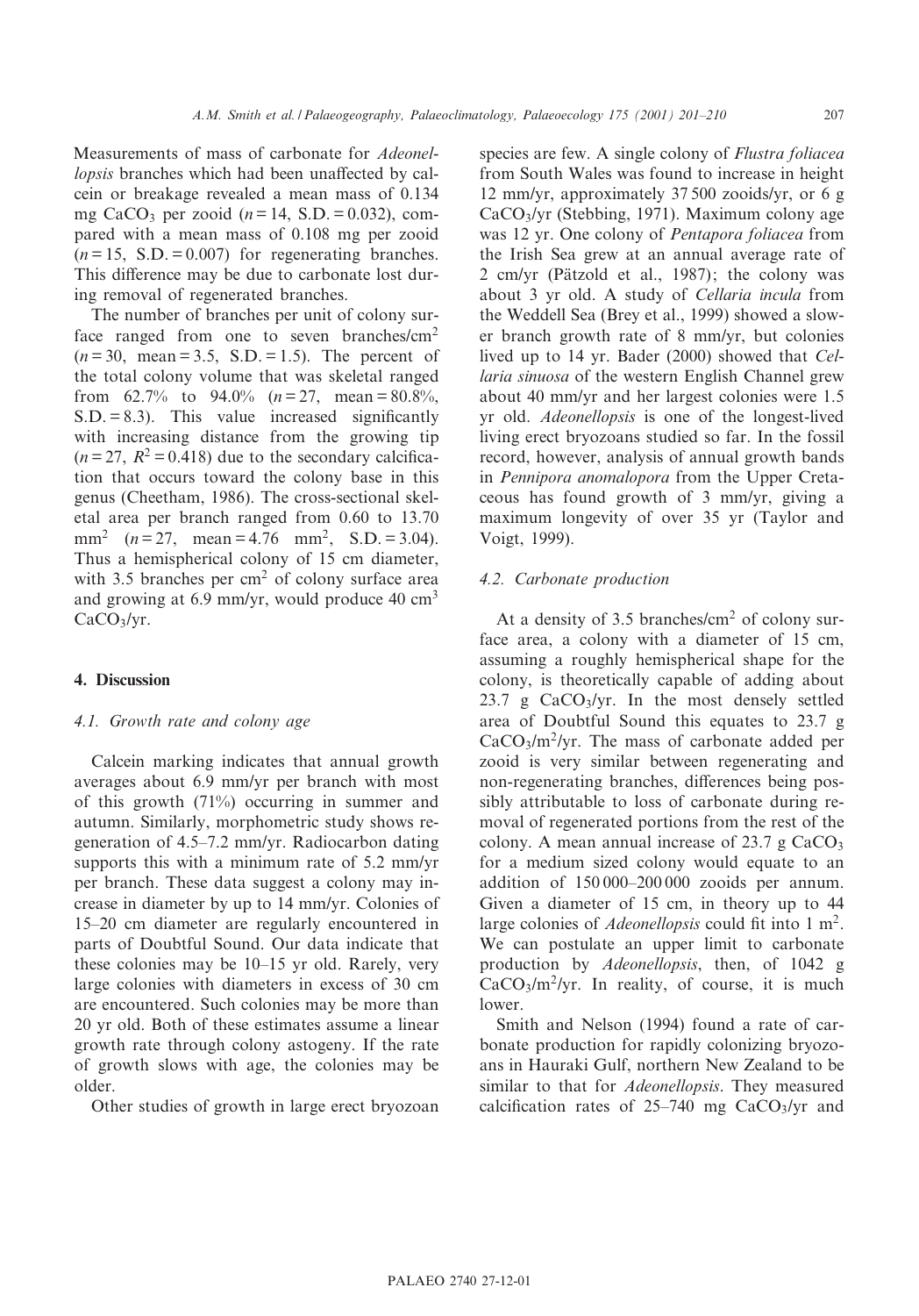calculated overall production to be 24^240 g  $CaCO<sub>3</sub>/m<sup>2</sup>/yr$ . Bader (2000) found production rates of  $24-38$  g/m<sup>2</sup>/yr for Cellaria sinuosa.

If we assume the density of skeletal carbonate to be 0.6 g  $CaCO<sub>3</sub>/cm<sup>3</sup>$  (after Smith, 1970) then carbonate sediments would be produced at a rate of 4 cm/kyr in areas of high production by Adeonellopsis. This compares favorably with Smith and Nelson's (1994) calculated rate of 4-40 cm/kyr in Hauraki Gulf, northern New Zealand, and with accumulation rates of 1^10 cm/kyr reported in temperate carbonate sediments of the southern hemisphere (e.g. James et al., 1992).

# 4.3. Temporal variation in growth and calcification

Colony growth varied during the course of the experiment, with 71% of growth from midsummer to mid-winter ( $\sim$  5 mm per branch) and less during the mid-winter-to-late-summer period ( $\sim$ 2 mm per branch). It is possible that such change is correlated with reproductive activity with seasonal switching between somatic growth and gamete production. Or it could be due to exogenous influences. Phytoplankton blooms peak in Doubtful Sound in September and February (Lamare, 1997) providing an abundant food supply during the summer months. Water temperatures, too, are higher throughout summer, reaching  $17^{\circ}$ C in January from a winter low of  $11^{\circ}$ C in August (Stewart, 1996). Warmer water leads to increased metabolic rate and therefore higher production rates (e.g. see Ryland, 1970; Bader, 2000).

Three studies of growth in erect bryozoans (Stebbing, 1971; Pätzold et al., 1987; Bader, 2000) describe winter growth checks or substantial slowing in winter growth, with peak growth rates in late summer. Adeonellopsis, too, slows growth in winter, by a factor of about two. Interestingly, a study of growth in erect bryozoans in a polar environment (i.e. without pronounced seasonality) did not find a winter growth check (Brey et al., 1999).

In most adeoniform colonies, growth is not limited to branch tips. Older branches thicken by several mechanisms: frontal shield thickening, frontal budding, or by precipitation of extrazooidal skeletal material which covers existing zooids. This proximal thickening is common in adeoniform bryozoans, and provides relatively high strength especially near the colony base. Lower branches, then, approach a rounded cross-section, in contrast to the branch tips which are bilaminar and noticeably flattened (Cheetham et al., 1981).

Our measurements only take into account branch lengthening at the tips (6.9 mm/yr). Increasing calcification at the colony base and overall branch thickening mean that our estimate of carbonate production (24 g/yr for a colony of 15 cm diameter) is probably too low. Indeed, carbonate production should increase exponentially over the lifespan of the colony, due to both secondary calcification, and increases in the number of branches (Cheetham and Hayek, 1983).

Adeonellopsis appears to be well able to recover from minor damage, with regenerated tips growing at a very similar rate to non-regenerating branch tips. While adeoniform colonies can withstand high current speeds (Cheetham et al., 1981), the colony tips are very fragile and susceptible to impact breakage. We suggest that, in the Bauza Island environment, damage in situ in the absence of divers would be of a very minor nature. Predation on colonies was not observed, neither was there evidence of any. We estimate that should predation or diver-knock occur, repair and recovery could be effected within a very short time (about 6 months).

Adeonellopsis colonies add to environmental heterogeneity, projecting off a nearly vertical cliff. They provide substrata for epizoans such as brachiopods, other bryozoans, bivalves and tubeworms. They also offer hiding places for motile organisms, including ophiuroids and small fish. They lift the velocity profile off the fiord wall, providing a more sheltered environment around them. They thus create a significant fiord microhabitat which may last 15-20 yr, allowing more ephemeral organisms to flourish alongside them. Longer-lived colonies, such as the antipatharian black corals, may still find some shelter among Adeonellopsis colonies when young.

### 5. Summary and conclusions

Marking and harvesting, radiocarbon dating, and morphometric study combine to determine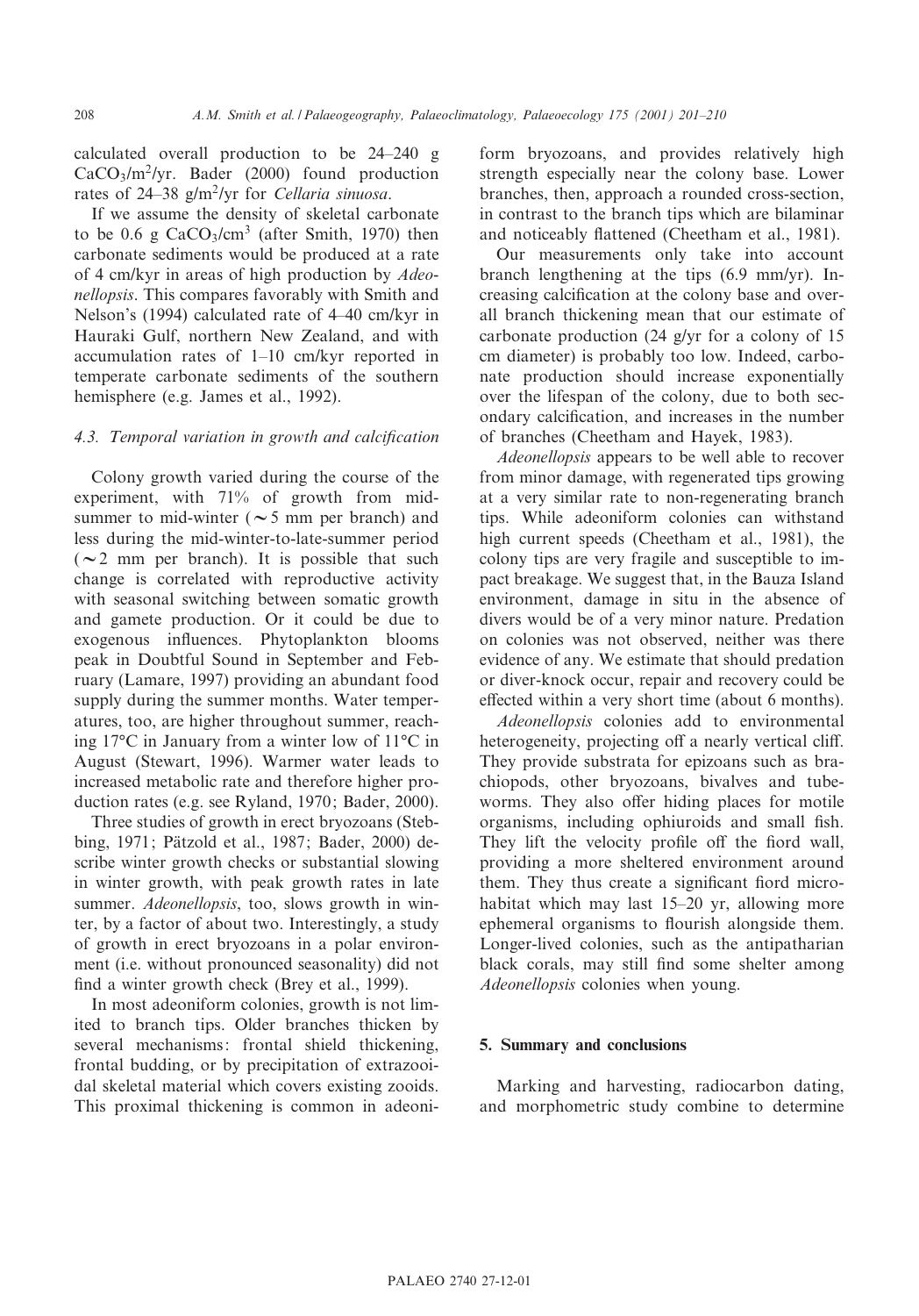growth of 6.9 mm/yr in branch length of Adeonellopsis sp. in Doubtful Sound, New Zealand. The largest colonies found in Doubtful Sound, some 20 cm in diameter, may be as much as 20 yr old, and precipitate calcium carbonate at a rate of 24 g CaCO3/yr. At Bauza Island, where our study was carried out, population densities of one large colony/m produce carbonate at a rate of 24 g  $CaCO<sub>3</sub>/m<sup>2</sup>/yr$ ; maximum theoretical density could produce carbonate at 1042 g  $CaCO<sub>3</sub>/m<sup>2</sup>/yr$ . Carbonate produced at these rates would accumulate in sediments at 4-174 cm/kyr, reasonable rates for temperate carbonates.

Colony growth rate varies seasonally, with 71% of growth ( $\sim$ 5 mm per branch) occurring from mid-summer to mid-winter, and much less ( $\sim$ 2 mm per branch) from mid-winter to late summer. Our figures are probably underestimates, as proximal secondary thickening is common in adeoniform species, and does occur in Adeonellopsis, adding more carbonate each year. Such secondary thickening adds strength to the whole colony. While colony tips are easily damaged, they also regenerate rapidly.

Adeonellopsis colonies add to environmental heterogeneity, providing substrate for epizoa and hiding places for motile organisms. They lift the velocity profile along the fiord wall, providing a sheltered microhabitat. Their longevity allows more ephemeral organisms to flourish along with young specimens of more long-lived species.

# Acknowledgements

We thank Otago University's Research Committee for 1998 Otago Research Grant to A.M.S. The morphometric component of this project was made possible by a grant to M.M.K. and C.M.J. from the Whitaker Foundation administered by the Research and Development Committee of Dickinson College. Peter Stratford and Serean Adams provided diving support. Paul Meredith assisted in the field. Peter Batson, Heidi Jordan, Peter Stratford, and Jo Duncan assisted in the laboratory. Peter Batson provided some photos. The manuscript was improved by comments from Dr. Keith Probert.

# **References**

- Bader, B., 2000. Life cycle, growth rate, and carbonate production of Cellaria sinuosa. In: Herrera Cubilla, A., Jackson, J.B.C. (Eds.), Proceedings of the 11th International Bryozoology Association Conference. Smithsonian Tropical Research Institute, Balboa, pp. 136^144.
- Brey, T., Gerdes, D., Gutt, J., MacKensen, A., Starmans, A., 1999. Growth and age of the Antarctic bryozoan Cellaria incula on the Weddell Sea Shelf. Antarct. Sci. 11, 408-414.
- Cheetham, A.H., 1986. Branching, biomechanics and bryozoan evolution. Proc. R. Soc. London B228, 151-171.
- Cheetham, A.H., Hayek, L.-A.C., 1983. Geometric consequences of branching growth in adeoniform Bryozoa. Paleobiology 9, 240^260.
- Cheetham, A.H., Hayek, L.-A.C., Thomsen, E., 1981. Growth models in fossil arborescent cheilostome bryozoans. Paleobiology 7, 68-86.
- Dobson, W.E., Stancyk, S.E., 1994. Use of ophiuroid vertebral ossicle growth bands as biological markers for population age and sublethal predation studies. In: David, B., Guille, A., Feral, J.-P., Roux, M. (Eds.), Echinoderms Through Time. Proceedings of the 8th International Echinoderm Conference, Dijon, France. Balkema, Rotterdam, p. 410.
- Gordon, D.P., 1984. The Marine Fauna of New Zealand: Bryozoa: Gymnolaemata from the Kermadec Ridge. New Zealand Oceanographic Institute Memoir 91, Wellington, pp. 1-198.
- Gordon, D.P., 1986. The Marine Fauna of New Zealand: Bryozoa: Gymnolaemata (Cheilstomida Ascophorina) from the Western South Island Continental Shelf and Slope. New Zealand Oceanographic Institute Memoir 97, Wellington, pp. 1-158.
- James, N.P., Bone, Y., von der Borch, C.C., Gostin, V.A., 1992. Modern carbonate and terrigenous clastic sediments on a cool-water, high-energy, mid-latitude shelf: Lacepede Shelf, southern Australia. Sedimentology 34, 877-904.
- Kobayashi, S., Taki, J., 1969. Calcification in sea urchins. Calcif. Tissue Res. 4, 210^223.
- Lamare, M., 1997. Recruitment processes and Larval Biology of Evechinus chloroticus in Doubtful Sound and Marlborough Sound, New Zealand. Ph.D. thesis, University of Otago, Dunedin.
- Lidgard, S., 1996. Zooid skeletal morphogenesis of some Australian and New Zealand Adeonellopsis (Cheilostomata). In: Gordon, D.P., Smith, A.M., Grant-Mackie, J.A. (Eds.), Bryozoans in Space and Time. Proceedings of the 10th International Bryozoology Conference. NIWA, Wellington, pp. 167-177.
- Lidgard, S., Buckley, G.A., 1994. Toward a morphological species concept in cheilostomates: phenotypic variation in Adeonellopsis yarraensis (Waters). In: Hayward, P.J., Ryland, J.S., Taylor, P.D. (Editors). Biology and Palaeobiology of Bryozoans. Proceedings of the 9<sup>th</sup> International Bryozoology Conference. Olsen and Olsen, Fredensborg, pp. 101^105.